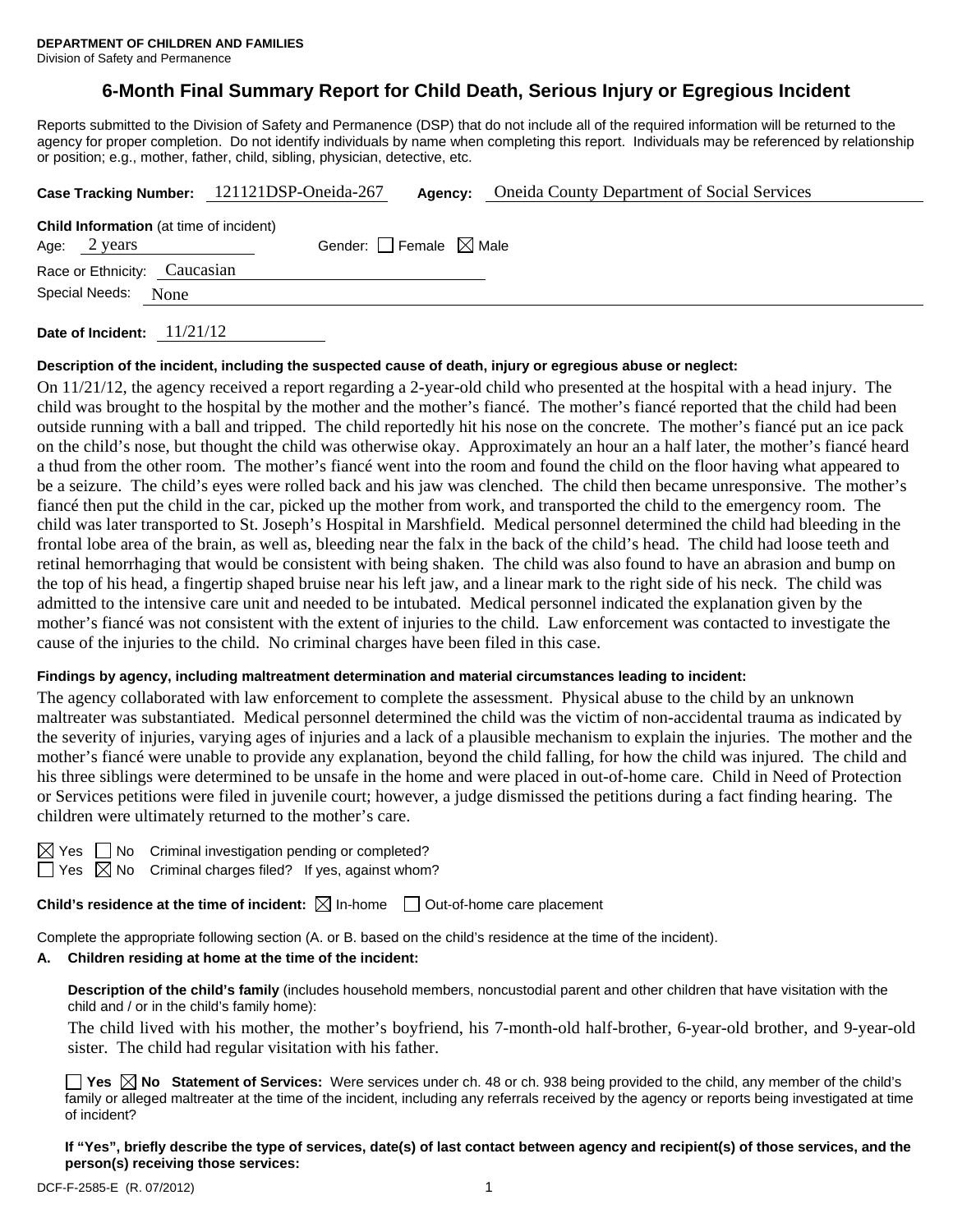### N/A

### **Summary of all involvement in services as adults under ch. 48 or ch. 938 by child's parents or alleged maltreater in the previous five years:** (Does not include the current incident.)

The family participated in voluntary services through an Informal Disposition Agreement from 11/18/11 until 5/17/12. The mother's 9-year-old daughter was determined to be a victim of abuse by a relative in 2007 and services were needed to address issues as a result of the abuse.

#### **Summary of actions taken by the agency under ch. 48, including any investigation of a report or referrals to services involving the child, any member of the child's family living in this household and the child's parents and alleged maltreater.** (Does not include the current incident.)

(Note: Screened out reports listed in this section may include only the date of the report, screening decision, and if a referral to services occurred at Access. Reports that do not constitute a reasonable suspicion of maltreatment or a reason to believe that the child is threatened with harm are not required to be screened in for an initial assessment, and no further action is required by the agency.)

On 9/20/07, the agency screened in an allegation of abuse to the 4-year-old (now 9-year-old) child by a relative. Maltreatment was substantiated. The child was determined safe in the home and the agency closed the case.

On 1/22/09, the agency screened out an allegation of abuse to the 5-year-old (now 9-year-old) child by a relative as the allegations had previously been assessed and substantiated.

On 11/08/11, the agency screened in a referral for services.

On 11/18/11, the agency screened in an allegation of abuse to the 8-year-old (now 9-year-old) child. Maltreatment was unsubstantiated, but the agency provided voluntary services to the family until 5/17/12.

### **Summary of any investigation involving the child, any member of the child's family and alleged maltreater conducted under ch. 48 or ch. 938 and any services provided to the child and child's family since the date of the incident:**

The agency screened in and assessed the allegation of physical abuse to the child. The agency substantiated physical abuse to the child by an unknown maltreater. The four children in the home were determined to be unsafe and were placed in outof-home care. The agency filed Child in Need of Protection or Services petitions in juvenile court; however, the petitions were later dismissed by a judge. The children were ultimately returned to the mother's care and the agency closed the case.

# **B. Children residing in out-of-home (OHC) placement at time of incident:**

# **Description of the OHC placement and basis for decision to place child there:**

# **Description of all other persons residing in the OHC placement home:**

**Licensing history:** Including type of license, duration of license, summary of any violations by licensee or an employee of licensee that constitutes a substantial failure to protect and promote the welfare of the child.

| Summary of any actions taken by agency in response to the incident: (Check all that apply.) |                                                      |  |                                                   |  |  |
|---------------------------------------------------------------------------------------------|------------------------------------------------------|--|---------------------------------------------------|--|--|
|                                                                                             | Screening of Access report                           |  | Attempted or successful reunification             |  |  |
|                                                                                             | Protective plan implemented                          |  | Referral to services                              |  |  |
|                                                                                             | Initial assessment conducted                         |  | <b>Transportation assistance</b>                  |  |  |
|                                                                                             | Safety plan implemented                              |  | Collaboration with law enforcement                |  |  |
| MMOMMM                                                                                      | Temporary physical custody of child                  |  | Collaboration with medical professionals          |  |  |
|                                                                                             | Petitioned for court order / CHIPS (child in need of |  | Supervised visitation                             |  |  |
|                                                                                             | protection or services                               |  | Case remains open for services                    |  |  |
|                                                                                             | Placement into foster home                           |  | Case closed by agency                             |  |  |
| $T\boxtimes \boxtimes$                                                                      | <b>Placement with relatives</b>                      |  | Initiated efforts to address or enhance community |  |  |
|                                                                                             | Ongoing Services case management                     |  | collaboration on CA/N cases                       |  |  |
|                                                                                             |                                                      |  | Other (describe):                                 |  |  |

# **FOR DSP COMPLETION ONLY:**

# **Summary of policy or practice changes to address issues identified during the review of the incident:**

Under the Child Welfare Disclosure Act (Section 48.981(7)(cr), Stats.), the DSP completes a 90-day review of the agency's practice in each case reported under the Act. In accordance with the DCF memo Series 2010-13, dated December 7, 2010 pertaining to the Child Welfare Case Review Protocol, the DSP completed an on-site review in #121121DSP-Oneida-267.